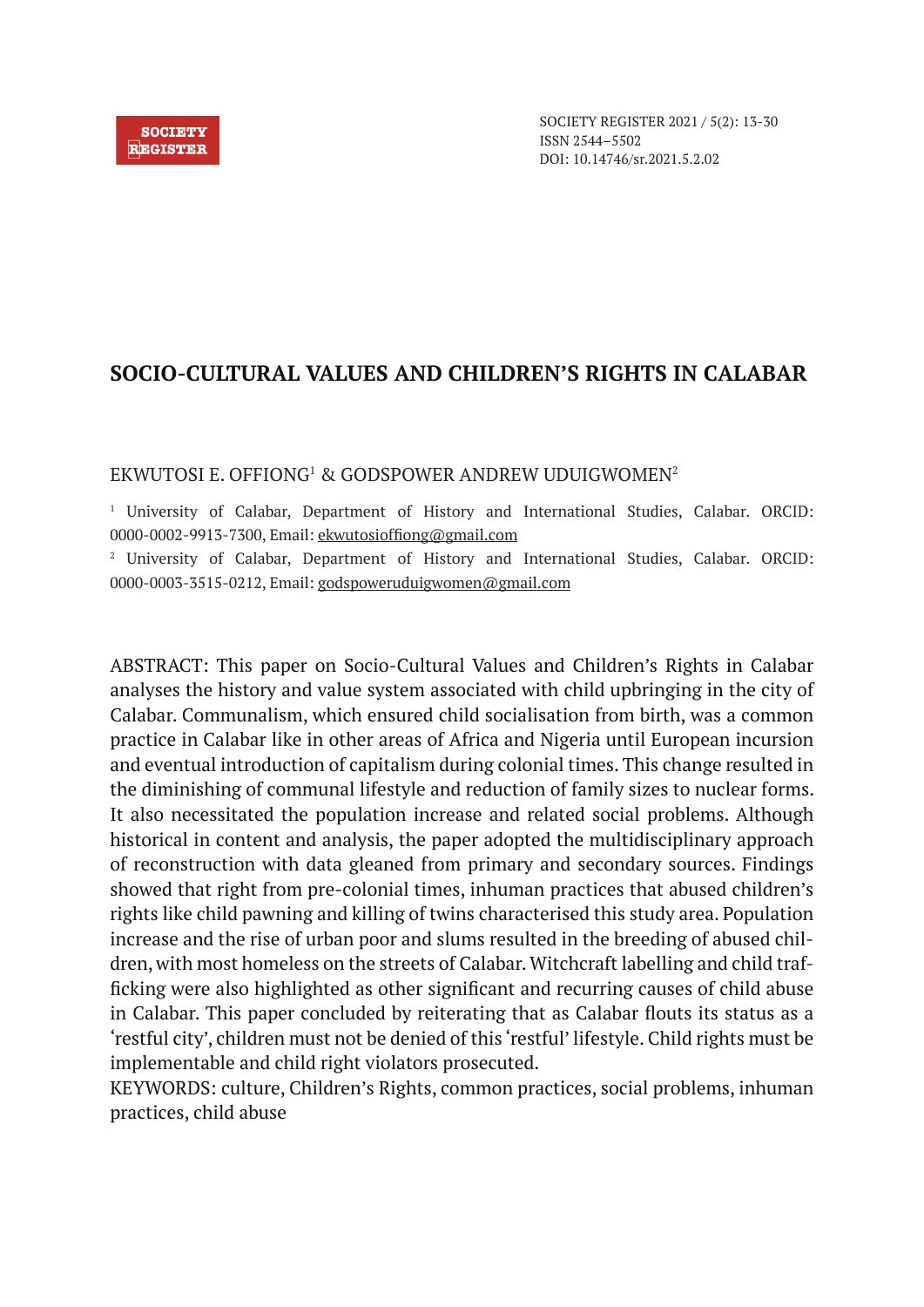#### **INTRODUCTION**

History, as a discipline, and knowing about the human past, is unique. Without history, the understanding of contemporary issues or realities will certainly be hazy and unenriching. The knowledge of history has undoubtedly gained as a society and also as an individual scholar. At contemporary times, countries or continents of the world are now profiled or stratified, and this is due to actions and inactions of man in such areas in the past. It is now a norm that nations are regarded as developed and underdeveloped (developing), First World and Third World, Global North and South, etc. The knowledge of the world's history can best understand this.

It can no longer be debated that specific studies on children or childhood history began globally in the twentieth century due to events that necessitated this (Western Civilisation, World Wars, European Imperialism etc.). However, this does not insinuate that there were no studies on children before this era. It is important to stress that most developed or First World countries of today had their civilisation early, which in turn enabled early documentation of literature. This also enabled the rise of Eurocentric or Western methodologies and views of the human past before the nineteenth century. Although it had documented analysis majorly from the nineteenth and twentieth centuries, Africa or Africans had their own unique form of documentation or accounts of events that most African historians termed as the unwritten source or primary sources. From the early twentieth century, historians and scholars writing about Africa had cited or based their analyses on this source/methodology over time. Therefore, it will be wrong to assume that issues relating to children in African societies were unknowledgeable or were unavailable before European interference. This explains the methodology used in the documentation of this paper. Primary sources, therefore, are simply unpublished sources. They are diaries, minutes of meetings, letters, newspapers, oral evidence etc. (Majuk 2001: 59). In comparison, secondary sources are usually interpretations and judgements based on primary sources and are in the form of journals and books resulting from original research (Majuk 2001: 59). It is imperative to note that there must be coherence or compatibility among all disciplines in the documentation of African history. African historians found themselves logically concatenated in a system so tight that subtracting one item from the whole was to destroy the whole structure (Uya 2009: 12). Hence, "the result of this was the insistence that African history has to be approached from the interdisciplinary angle" (Uya 2009: 12).

Aderinto (2015) is of the view that although "historians generally agree that the publication of *Centuries of Childhood*, by Philippe Aries in 1962, originally in French titled *L'Enfant et la vie familiale sous l'Ancien Régime* (1960); … no one before him placed childhood as a significant component of Western civilisation and history" (Aderinto 2015: 4). This made his publication novel and pivotal in subsequent studies and decisions on children's welfare in most nations and organisations. It is, however, important to stress at this point that African historians will also agree with Aderinto (2015) that due to the nature of African history, as compared to European history, any serious historical work on Africa (especially Nigeria) would not subscribe to Aries' idea of the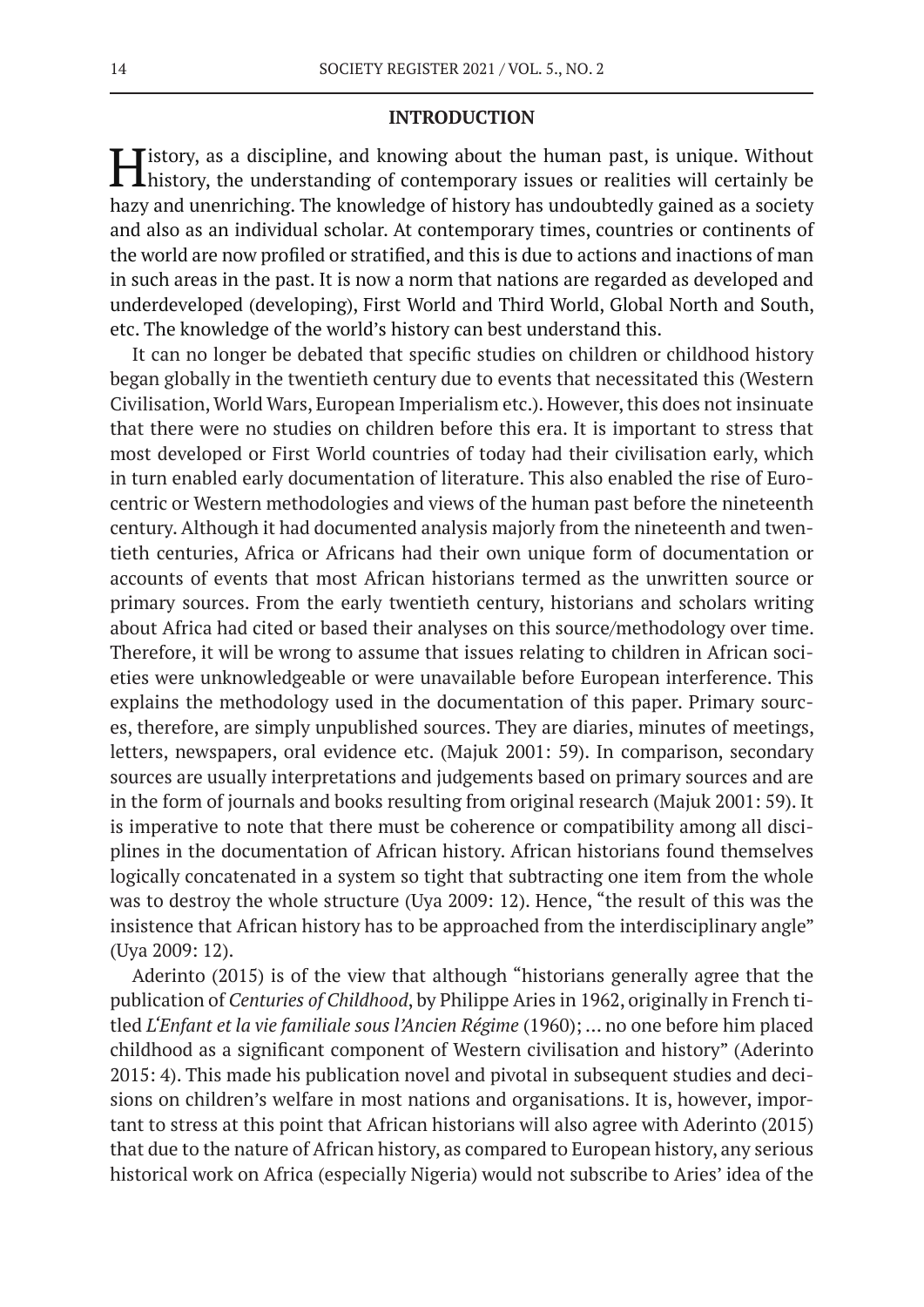absence of childhood or the notion of its "invention" at any period in African history. Neither would it accept the notion that the persistently high mortality rate prevented parents from emotionally investing in their children (Aderinto 2015: 4). This instigates a foreknowledge that children played a central role in Africa's history and that this view should not be restricted to the West. Furthermore, issues on child upbringing or welfare highlighted subsequently will affirm this place of children in Africa's history and civilisation, although marred by some inhumane behaviours that abused children's rights. This does not underscore the centrality of children in Africa's history, as seen in contemporary literature.

The discourse on Child's Right is not relatively new and is not geographically restricted. It is a global discourse because of the sensitivity of the individuals involved (children). More so, issues relating to children are not so contemporary as subsequent records prove that even before international laws were enacted, children's welfare and development were topmost priorities for families, clans, villages, empires, states, etc., in Africa. However, this paper's main thrust is to historically appraise the implementation of universal law (Child Rights) in Nigeria and Calabar, Cross River State (specifically). This cannot be done without adequate knowledge of the history of Calabar, with a clear emphasis on her socio-cultural history in tandem with the values and practices that accompanied child upbringing and welfare.

According to Child Right Act, 2003, a child, as cited in Azi and Saluhu (2016: 23) is a boy or girl between infancy and adolescence and is anyone who has not attained the age of 18 years. A child can also be classified as an infant, toddler, pre-adolescent or adolescent. However, the central literature which serves as a guide to this Paper – *A Child's Right to Respect* by Korczak (2017), has this to say that: "there are no children – there are people" (Korczak 2017: 6). This insinuates that in an ideal society, dichotomy or class division should be non-existent because it may result in discrimination and unwarranted abuses. Everyone in society should be seen and treated as equals. The above literature targeted the audience of professionals working with children like teachers or educators and social workers. Although the text seemed empathetic and sympathetic to children, it portrays a supposed global standard of child upbringing as ideal, which slightly is different from that of Africa and does not mean that Africans should disregard this literature's content.

# **A BRIEF HISTORY AND OVERVIEW OF THE SOCIO-CULTURAL SETTING OF CALABAR**

Calabar is the capital city of Cross River State, Nigeria. Calabar is located at latitude 04˚57̍ North and longitude 08˚20̍ East and comprises of two Local Government Area Councils – Calabar Municipality and Calabar South. The area now known as Calabar was formerly known as Old-Calabar in pre-colonial times. It is well known to inhabitants and scholars that to the North of Calabar is Ogoja and the Cross River's Oban regions; to the immediate and distant West are Ibibio and Ibo countries respectively; to the near East stretch the regions of West Cameroon (Aye 2000: 1). The city of Calabar is a tripartite capital for the Efik, Qua and the Efut (three ethnic groups). The Efik on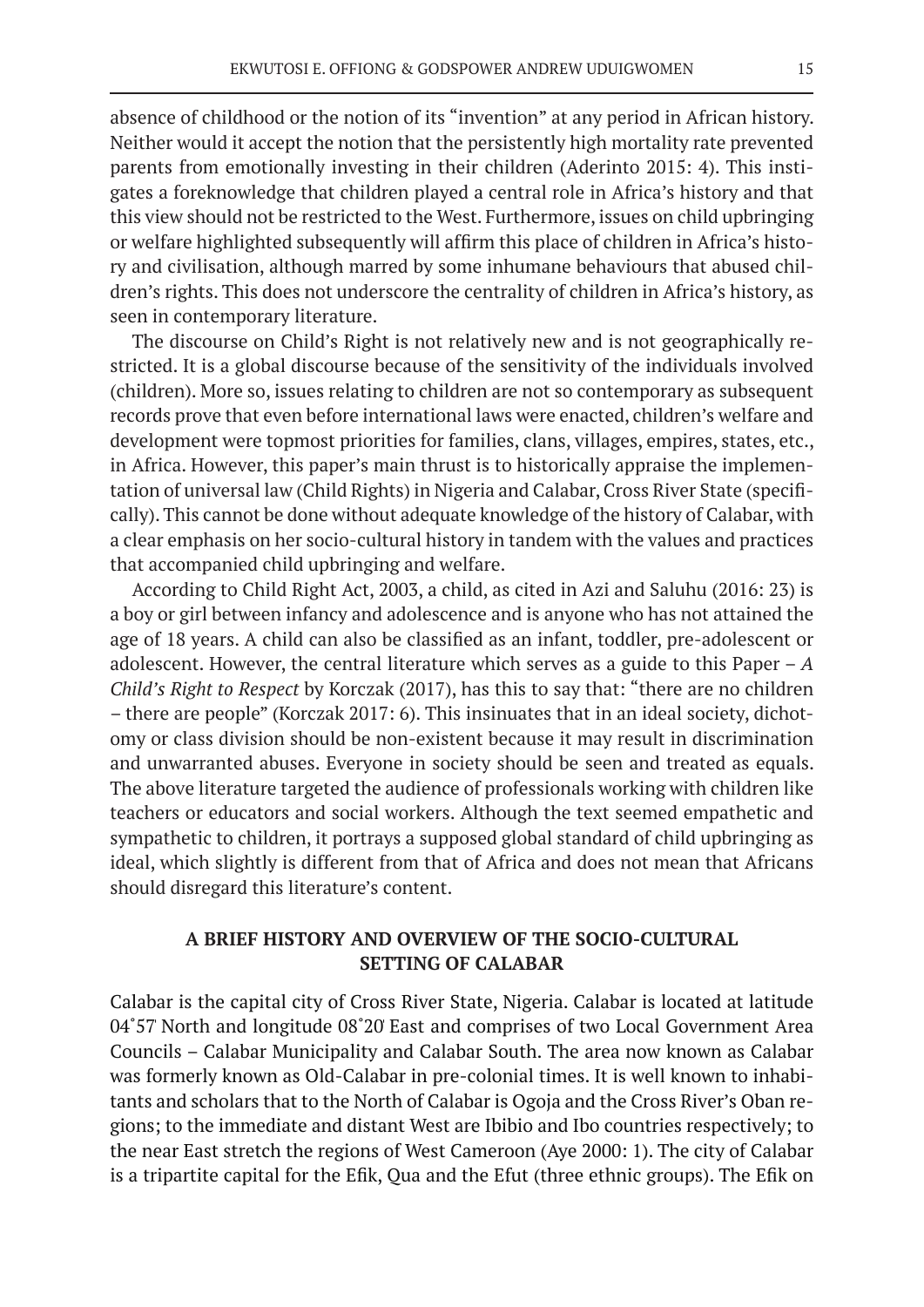one side "applies to all descendants of Eburutu tribe, who have retained the originality of their tribal identity" (Aye 2000: 21) and are commonly known as 'EfikEburutu'. On the other side, the Qua are also part of the more prominent Ejagham people's group of the Bantu race and the Ekoi origin and speaks a practically identical dialect with that of the Ejagham (CADIST 3/3/372 1983: 1). While the Efut in the middle, "originally linked ethnically with the Cameroonians" (Aye 2000: 246), had "a long-standing Efik sphere of influence" (Latham 1973: 51) and "can be regarded as Efik in culture and language."

Calabar was stratified into families, houses – group of families, aliens or sojourners and clans of different peoples or ethnic nationalities in pre-colonial and colonial times. Hart (1964), commenting on the Efik, posited that "from the earliest times, therefore, the Efik social structure conformed to the patriarchal system. Society was based on the House or family to use the Efik term Ufok. Each of these houses had an "Akwaetekiet" or common ancestor (…) to whom all the free members of the House here technically related by Blood" (Hart 1964: 46). The Qua, according to Qua Intelligence Report, "consists of 9 towns – Big Qua, Ikpai, Akim, IkotAnsa, IkotOmin, IkotAkasuk, Eta Ekpini, AkimAkim and Odukpani" (CADIST 3/3/372 1983: 2). They live in Clans which are indigenous administrative units with their satellite villages, and the Qua also are grouped into "groups of families or households related by blood who lived in one or more compound formed the ward or house, also known in Qua dialect as Nyo" (Itakpo 1988: 26). The above insinuates that the Qua and Efik practice a similar system (House System). On the Efut, Noah (1980) is of the position that "they were organised on the basis of family and succession passed from father to son" (Noah 1980: 64). As an entity, "the heads of the various families formed the village council which acted as a court whenever the need arose" (Noah 1980: 64). Furthermore, these ethnic groups all had their kings who were later made Paramount Rulers for government control. The Efịk have the Obong, the Efut have the Muri Munene, and the Qua have the Ndidem (Ekpe 2016: 112).

Polygamy was generally practised in Calabar before the British colonisation of the area. Polygamy was generally practised in many areas of present-day Nigeria, and the sole reason was purely economic. In recounting on this study area, Imbua (2012: 30) was of the position that:

Politically, the number of wives and children a man had determined his social standing. Socially, relationships were cemented by marriage alliances, and there was much prestige in begetting many children. A man's wives and children formed his labour force in the economy, and many wives and in-laws made trading transactions easier.

The polygamous nature of Calabar also enhanced intergroup relations and strengthened inter-communal ties. As this study entails, "the Efik, Qua and Efut, despite their varied backgrounds, evolved similar social patterns that acted as an integrative factor for the three groups and facilitated their peaceful stay in Calabar" (Akoda 2002: 62). However, it is essential to establish that aside from this ideal practice associated with this present city in much of the 1900s, it should be noted that traditional practices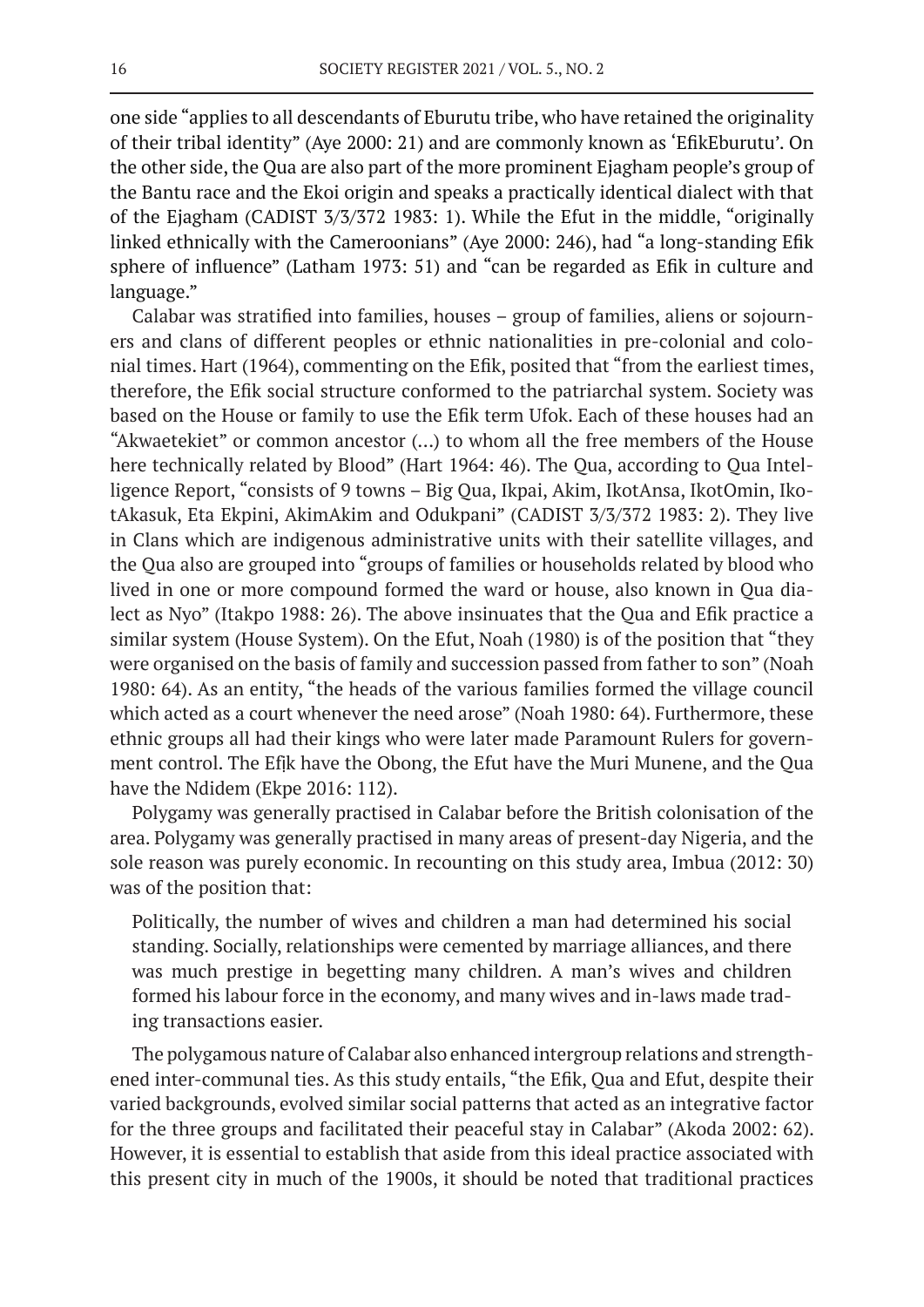against children were formerly in place. Although Talbot's account during the early years of colonialism suggested that "at the present state of affairs at least no one is left uncared for, and beggars are unknown through the length and breadth of the Ekoi country" (Talbot 1969: 326), the issue of killing of twins or the abandoning of twins or triplets by parents was a common practice in this area during pre-colonial times. This lays a thoughtful foundation that truly, child abuses occurred in the area now known as Calabar. Secondly, from the above, issues relating to child upbringing were relatively effective in Africa. However, traditional practices that abused children's rights were issues that Christian missionaries uncovered and vehemently tackled upon their arrival in Africa. Documentaries were written in this regard, which led to the emergence of existing literature on children in Africa. This then strengthens Aderinto's claim that there is no better place to trace the emergence of modern Nigerian childhood than within the four walls of mission houses that began to spring up along the West African's southern fringes coastline in the first half of the nineteenth century. History books have examined Christianity's introduction to West Africa and the numerous anti-slave trade activities. However, they have refused to acknowledge that mission education laid the foundation of the modern conception of childhood (Aderinto 2015: 5).

Although this precedence as seen above was associated with Calabar's history, the contacts between Calabar and the Europeans, particularly the British and eventual colonisation, made this city to be regarded as a "model of European civilisation for most of South-Eastern Nigeria, gaining its reputation as the granddaughter of the Atlantic" (Aye 2000: 8). The transformation that made Calabar internationally famous was heralded by agents of radically cultural backgrounds whose quest for development did not accord ethnicity and nationality any deterministic role (Imbua & Offiong 2011: 131). Thereby bringing to bear that Calabar had strong socio-cultural values, which made for the actualisation of its cosmopolitan nature by the middle of the seventeenth century because Calabar was "a crossroad for trade, culture, civilisation and administration" (Imbua & Offiong 2011: 132). In fact,

Calabar was an excellent corridor for the trans-Atlantic Slave Trade… The first indigenous sovereign to be crowned with regalia sent by Queen Victoria in the whole of colonial Southern Nigeria in 1878 was King Archibong III of Calabar… The first military barracks; first General Hospital (St. Margaret Hospital, presently University of Calabar Teaching Hospital (UCTH) Annex); the first Social Club in Nigeria – The African Club established in 1903; hosted the first-ever competitive football, Cricket, and Field Hockey games in Nigeria; first Roman Catholic Mass celebrated at 19 Boco Street, Calabar in 1903; host the oldest Secondary School in Eastern Nigeria- Hope Waddell Training Institute in 1895. (Odey 2016: 390)

This section has revealed the importance of this study area and the necessity of this study. The history (political) of Nigeria and the Atlantic Slave Trade is incomplete without an extensive mention of this study area. This area, which was known as Old Calabar, was a significant slave depot and also served as the capital of the Oil Rivers Protectorate (1885-1893, the Niger Coast Protectorate (1893-1900) and Southern Ni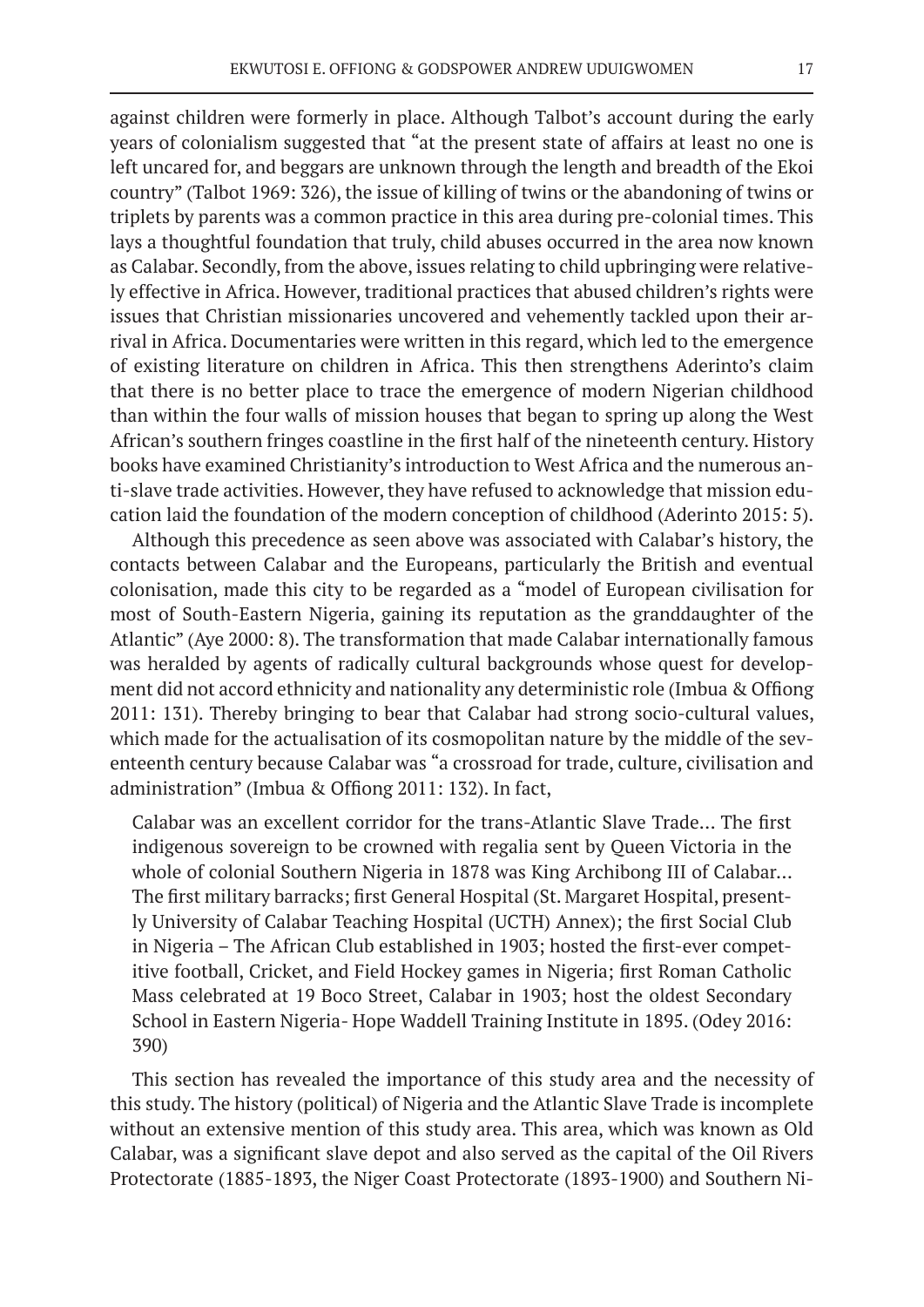geria (1900-1906). More so, much has been written about the history of Calabar by scholars from various disciplines. However, an in-depth analysis of childhood history, welfare and children's rights appears scanty; hence, the necessity of this study.

# **CHILD RIGHT ACTS IN NIGERIA: A HISTORICAL OVERVIEW**

Children make up a large percentage of the human race, population, nation, inhabitants, fellow citizens, and permanent comrades. They have been, will be and are. (Korczak 2017: 27)

Child rights are fundamental freedoms and all children's inherent rights below 18 years irrespective of race or sex. These rights are in two categories: specific child rights and basic child rights (Obiechina 2014: 152). According to UNICEF, the core-specific child rights are birthright, right to a name, family right, and nationality. The following are excerpts of every Nigerian child's fundamental rights documented by Obiechina (2014): developmental right, participation right, right to information, the right to recreation, and protection right.

**Developmental Right**: Children have the right to an adequate standard of living, health care, education, service, play and recreation.

**Participation Right:** Children have the right of freedom to express opinions, to have a say in matters affecting their own lives, to join the association and to assemble peacefully.

**Right to Information**: Every child has a right to know his basic rights and position in society. Children need information and knowledge for their protection. Also, children need to be provided with safe and protective channels for participation and self-expression.

**The Right to Recreation**: Every child has a right to spend some time on recreational pursuits like sports, entertainment and hobbies to explore and develop. Some children in Nigeria are not allowed time for recreational activities.

**Protection Right**: All children have the right to be protected from all types of violence, including physical, emotional, verbal, psychological, sexual, political, gang, domestic, school, township, state, street, community, racial, self-destruction such as drug abuse, smoking, alcohol among others. Childhood should be allowed free, spontaneous expression. (Obiechina 2014: 153–154)

Although Nigeria, like many nations of the world today, has had "permanent comrades", it is sad to note that the issue of child protection came to a dim light from this  $21<sup>st</sup>$  century. During the colonial era, the Nigerian child's welfare was not mainly a significant concern to the British colonial government. The first legislation of child protection in Nigeria was in 1943 when the Governor-in-council promulgated the Children and Young Persons' Act (CYPA). It is on record that the term 'young person' apparently first appeared with the Children and Young Person's Ordinance (CYPO),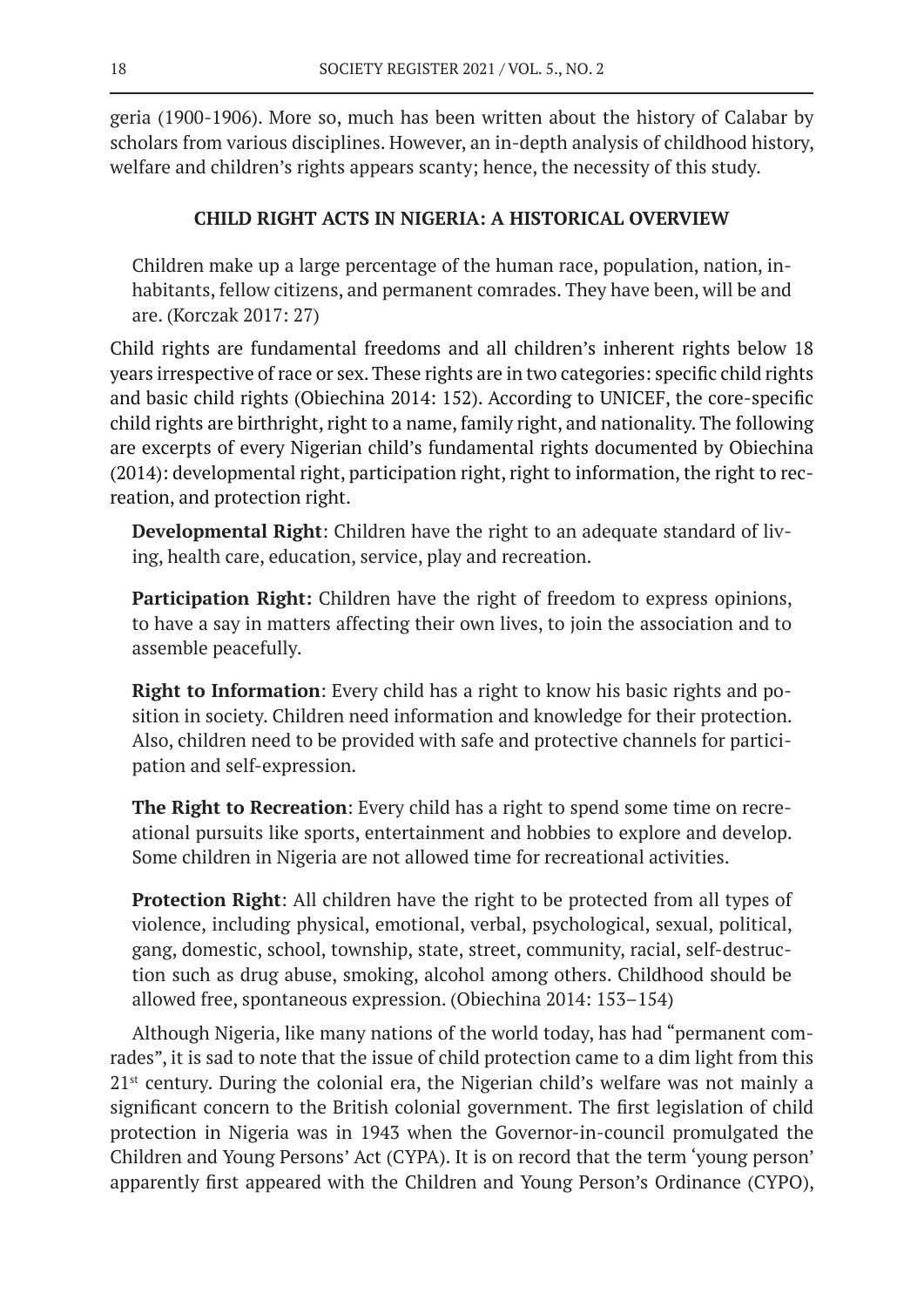promulgated in Nigeria in 1943, which defined two categories: a child is under 14. A young person is over 14 and under 17 (Patterson and Annual Reports, the Nigerian Police Force in Fourchard 2006: 122). The Children and Young Persons Ordinance promulgation from Lagos extended to the rest of the geographical entity called Nigeria, and this juvenile justice system was universal.

According to Uduigwomen (2019), between 1943 and 2003, international and regional laws were regulated to avoid children's exploitation. The end of colonialism led to the dominance of the United States of America, championing capitalist ideology worldwide. This move towards capitalism was accompanied by efforts made to regulate children's role to avoid exploitation in this new capitalist order (91). These efforts were seen in 1959, when the United Nations – UN came up with the Declaration on the Rights of the Child and in 1981 when the Organization of African Unity – OAU also came up with its African Charter on Human and Peoples Rights. The Universal Declaration of Human Rights (UDHR) declares that "All human beings are born free and equal in dignity and rights."18 Article 25(2) of UDHR provides that motherhood and childhood are entitled to special care and assistance and, all children, whether born in or out of wedlock, shall enjoy the same social protection. The African Charter on Human and Peoples' Rights provides that States parties should protect the child's rights as stipulated in international declarations and covenants. By this provision, the African Charter effectively endorses internationally accepted principle on Children's rights, including all the provisions on the administration of juvenile justice. Thus, the United Nations and the OAU called for respect for a child's life, emphasising the importance of providing opportunities and facilities for the healthy and dignified development of the child and requested for the child's protection (Uchendu 2007: 117).

To Aderinto (2015: 201), the CYPA OR CYPO was intriguing and innovative, in that the first innovation, which was roundly lauded, concerned the establishment of juvenile courts and a juvenile justice system… and the second innovation… that restricted street trading by children. This innovation implied that child offenders were to be punished, and the government regulated hawking on streets to curtail children hawking. The regulations prohibited all children under 14 from selling petty goods in the street and from "playing, singing, or performing, for profit" (Aderinto 2012: 202).

In 2003, the Nigerian government enacted the Child's Rights Act (CRA), to bring into law the primary role enshrined in the United Nations Convention of the Rights of the Child and the African Union charter on the child's welfare. This act protects the Nigerian child, appropriates penalties for Child Rights abuses and violations, amongst others. However, it is unfortunate to state that the Child Rights Act signed into law by the federal government of Nigeria is yet to be fully functional; also, the implementation and enforcement of the CRA in the state of the federation are slowly functional, and the contents of the CRA has not been made known to the majority of the populace, to know what constitutes an offence and the punishment in the developmental training of the Nigerian child. The judicial arms of government and the police force are yet to be fully conscientized on the CRA, making enforcement and implementation of the CRA difficult (Obiechina 2014: 156). The Child Rights Act 2003 was promulgated into law and was passed by the state assembly and assented to by the state governors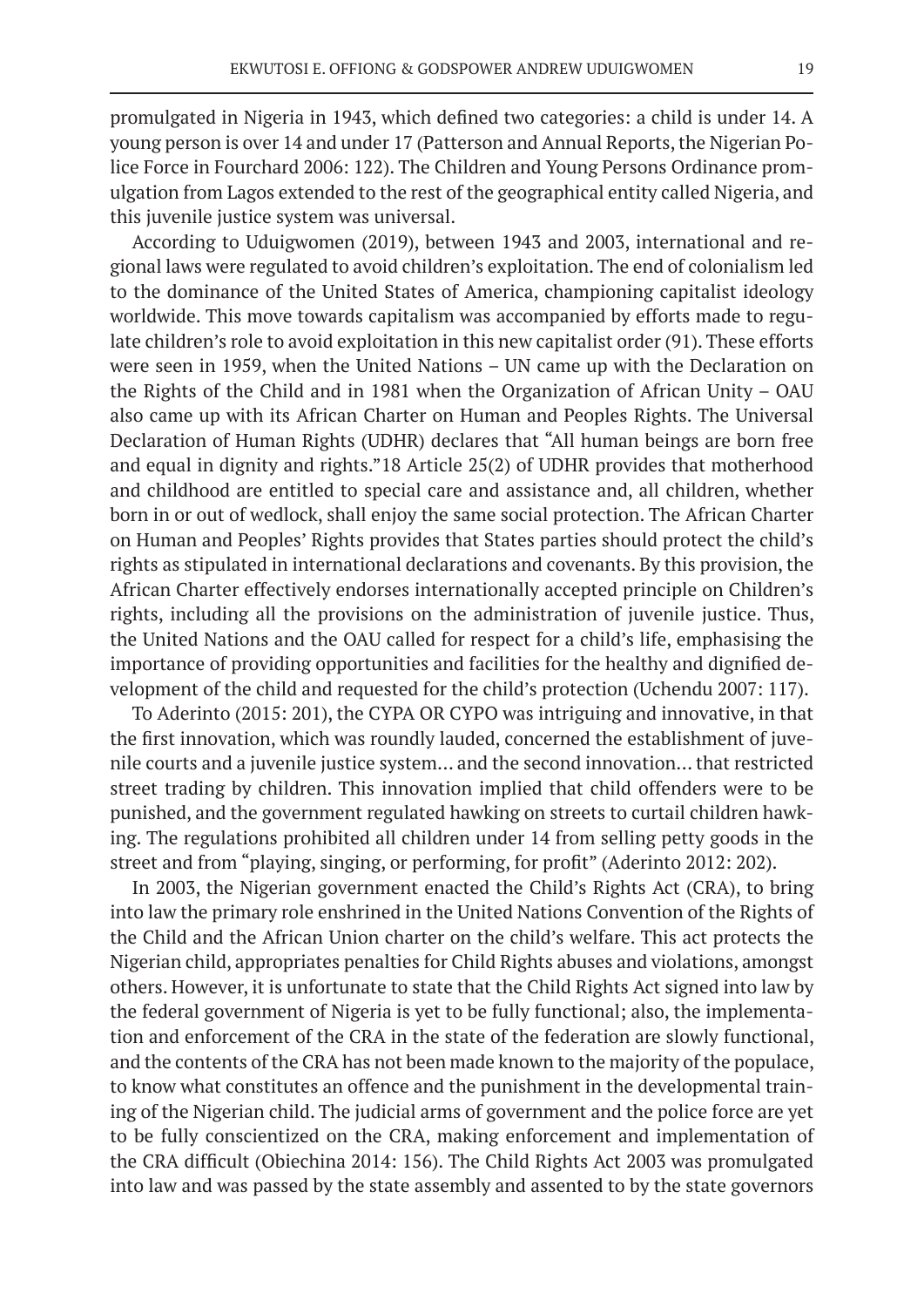in twenty-four states: Abia, Akwa-Ibom, Anambra, Benue, Cross River, Delta, Ebonyi, Edo, Ekiti, Imo, Jigawa, Kwara, Lagos, Nassarawa, Ogun, Ondo, Osun, Oyo, Plateau, Rivers, Niger, Bayelsa, Kogi and Taraba (UNICEF 2011: 2).

The general framework within which human rights are protected in Nigeria is enshrined in the 1999 Constitution of Nigeria. The Constitution requires the government to provide free compulsory and universal primary education, free secondary education, free university education, and free adult literacy programs when practicable (Section 18 of the 1999 Constitution in Tajudeen 2015: 47). Furthermore, the structure and contents of the Child Rights Act 2003, coupled with the analysis of state obligations to promote and protect children's rights, that in its rights/responsibilities approach, the act is constitutionally and culturally sensitive, progressive, compatible, relevant, problem-solving and above all, in the best interest and welfare of the Nigerian Child (Tajudeen 2015: 51–52). At this point, it must be noted that although the provisions of the Child Right's Act of 2003 are contemporary and unique, which made provision for the protection of the rights of children, its implementation has been defective. Nigerian laws are very catchy, but the operators are very weak. Once this defect is handled, the Nigerian child would enjoy all their fundamental rights provided by the Child Right's Act. The subsequent section of this paper will elaborate on these defects, specifically in Calabar.

### **SOCIO-CULTURAL VALUES AND CHILD'S RIGHTS IMPLEMENTATION IN CALABAR: AN APPRAISAL**

The culture of a people is what marks them out distinctively from other human societies in the family of humanity… As it is usually understood, culture entails a totality of traits and characters peculiar to a people to the extent that it marks them out from other peoples or societies (Idang 2015: 97–98). These traits include the people's language, norms, taboos, religion, music, dressing, arts, work, dancing, values etc. On the other hand, values may be ideas that propel man's daily actions, standards that members of the community adhere to in their personal and communal interaction towards achieving the goals (Igboin 2001: 98). Values also determine the appraisal or reprimand of human actions within a geographical entity. In another sense, values refer to 'good' or 'desired' (Igboin 2001: 98). As stated earlier, the city dwellers (Calabar) had a high sense of socio-cultural values that aided in the city's progress. However, this has been marred by some socio-cultural values like twin killing.

Furthermore, it should be noted that Calabar also has a history of the presence of street children. Uduigwomen's study of "History and Impact of Child Streetism in Calabar, 1943-2015" documented this history, stating clearly that it arose, apart from other reasons, from the city's new status as a cosmopolitan town, and right from then, has been a pressing issue. Thus, social values can simply be seen as those beliefs and practices that are practised by any particular society (Idang 2015: 103).

The birth of twins or triplets was accepted as an ill omen in many parts of Nigeria until the intervention of missionaries in the 19<sup>th</sup> century, notably Mary Slessor in Calabar. Multiple births were regarded as procreative features of animals only, and infants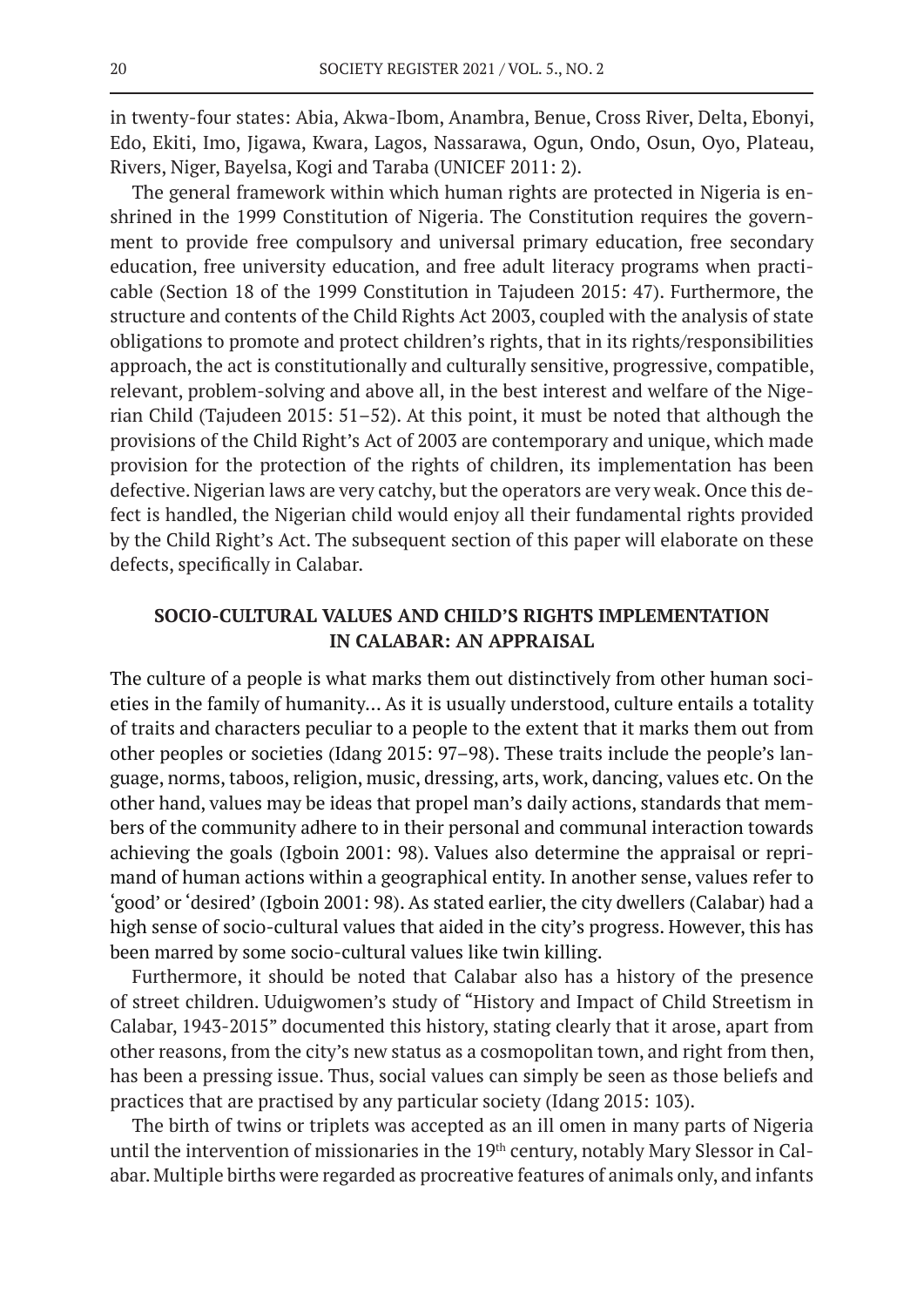so born were usually hidden away or abandoned. This belief is still held in some ethnic groups of the country (Okeahialam 1984: 70). Prior to the arrival of missionaries and particularly Mary Mitchell Slessor (1848-1905) in Africa, ignorance, superstition and negative values made multiple births to be seen as a harbinger of evil. Expounding on this practice in this area, it was posited that "one of the twins was said to be genuine, the other, an impostor. They were both infected and cursed by sharing the same cradle bed; their parents were equally guilty of defilement, particularly the mother" (Udoh 2007: 103). The birth of twins was seen as an evil omen. In order to save the community from the anger and wrath of the deities, the twins were killed together with their mothers. Since Mary Slessor stopped this custom, multiple births are now seen as multiple blessings (Idang 2015: 109). Although this practice ceased to exist, it must be re-emphasised that this cultural belief of the people of Calabar was abusive to children, hence, dented the image of this city's history.

Historically, it was observed that during and even before the Atlantic Slave Trade era, of which Calabar was a significant slave depot due to its proximity to the Atlantic, "the incessant raiding for slaves definitely transformed the lives of children, limited their playtime and choices, and placed the fear of disappearance from parents at the centre of their existence" (Aderinto 2015: 2). In her account of South Eastern Nigeria, Calabar was also inclusive; it was posited that children "were pawns, slaves, serfs, servants, subjects, clients and child brides" (Chapdelaine 2016: 52). Child pawning was a temporal agreement, which could take years pending when agreements are met. It is of record that "Calabar and Bonny were rivals for pre-eminence among the slave ports of Africa, and few places in the world can have seen more misery" (Talbot 1969: 325). This no doubt affected the lives of children in Calabar. This was so serious that the "Colonial authorities began to examine and critique ways in which the Igbo, Efik and Ibibio speaking people in South-Eastern Nigeria set up systems to transfer children" (Chapdelaine 2016: 54), usually as pawns. Internal slavery was in existence during this period; therefore, pawning, child stealing, prostitution, child labour and exploitation were prevalent. Child pawning was an antecedent form of child abuse that characterised Calabar's history.

One major cultural value of Africans and also Calabar dwellers was communal child upbringing. Communalism was also an instigative drive of this polygamous lifestyle by most Africans, including Calabar, and saw many children's birth mainly due to economic reasons. Thus, communalism was eventually replaced by capitalism during the late 1800s and early 1900s. This resulted in many social problems to grapple with. The population increase was due to rural-urban rift without corresponding social amenities and welfare, especially in colonial administrative areas like Calabar. Instead of the cherished communalism, which defined the life of the African, a burgeoning societal construct was introduced, alienating and destroying the organic fabric of the spirit of we-feeling (Igboin 2008: 101). Most African scholars have attributed this to the disintegration of families, child abuses and most importantly, the rise of homeless children in urban cities. The traditional African system of child upbringing was termed as child socialisation by Uchendu (2007) where she argued that "Parents, older siblings, and members of the extended family jointly participated in the nurturing and socialisation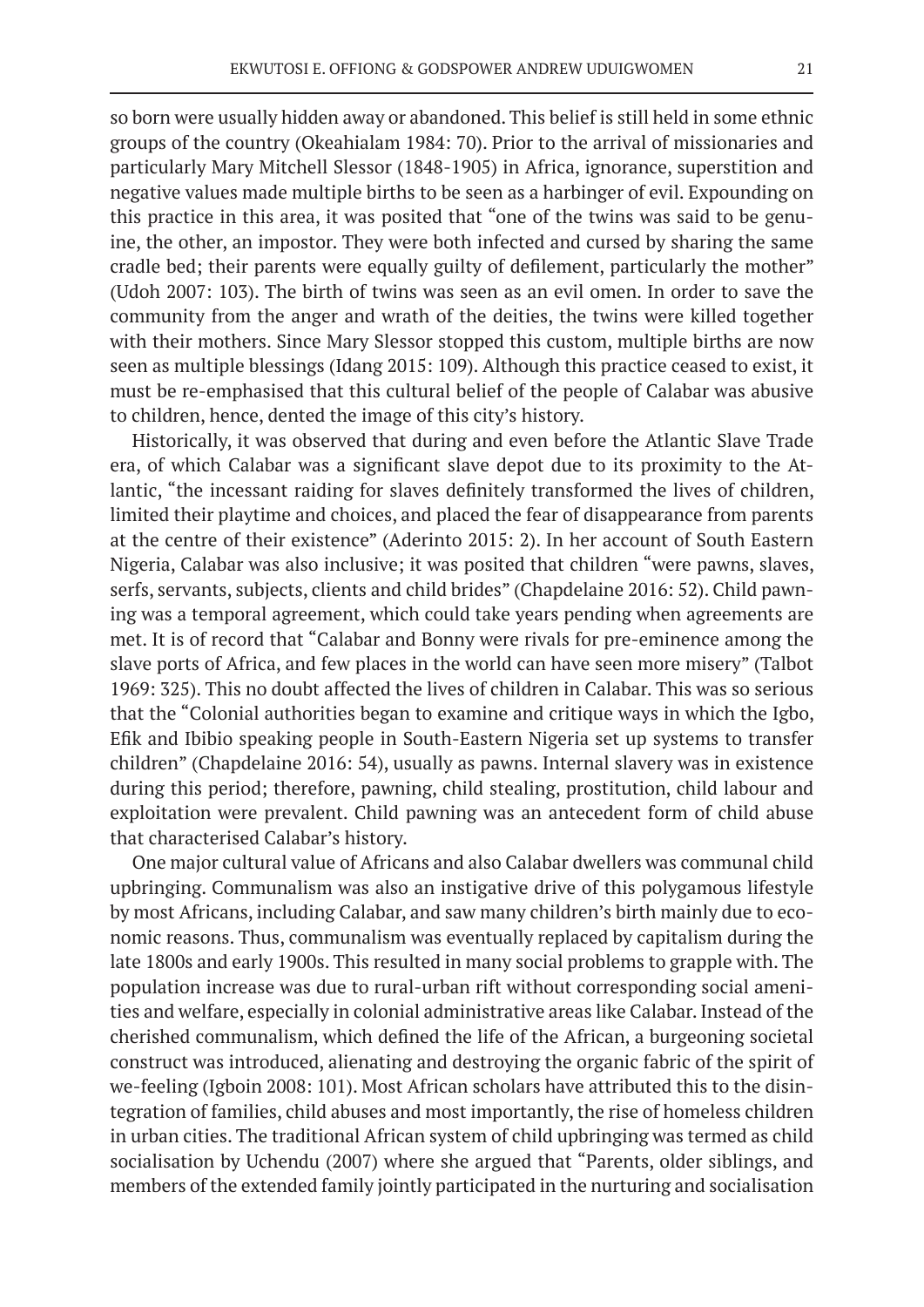of a child… this ideology of child socialisation as a communal responsibility pervaded nearly all the Nigerian cultural groups during the colonial period" (Uchendu 2007: 118–119).

The sporadic rural-urban drift that accompanied colonialism instigated a change. Okeke (2005: 398), arguing on the changes in traditional institutions and systems due to colonialism and urbanisation, posited that before this change, members of the society were made to "imbibe the ideology of mutual obligations and contribution toward the maintenance of the collective. Because the entire clan is (*sic*) concerned with maintaining the good name or image of the family, children's activities are closely monitored, and any misbehaviour is swiftly dealt with". Thus, areas with colonial presence were bound to possess dysfunctional families and breed abused children due to a monogenic system's institutionalisation**.** The impression that child abuse could not occur in traditional African societies as fostered by some sociologist which in their view portray that the extended family as a system provided profound love, protection, security and care to the child within the cultural milieu; hence, no cause for child abuses, stands debatable. Okeahialam (1984: 70) believes that the social advantages of this system tend to minimise the effects of some traditional practices that are abusive to children. Besides, little attention is focused on child abuse due to the prevalence of malnutrition and infections, major paediatric problems. From the preceding, it can be understood that although such views are present, child abuse cannot be changed, and instances highlighted in this study tends to disapprove of this view, as some cultural beliefs in Africa encouraged child rights violations. Thus, various forms of child abuse were inherent in paediatric practice. Many of these are related to the culture and tradition of society. Some are the effects of urbanisation and rural-urban migration, which have resulted from socio-economic and political changes in the country (Okeahialam1984: 70).

On economic value, child birthright from pre-colonial times and even present in some families were/are purely economically driven. The economic values of traditional African society are marked by cooperation. The traditional economy, mainly based on farming and fishing, was co-operative, and children were seen to provide the primary labour force. That is why a man took pride in having many of them, especially males (Idang 2015: 105–106). Children were also social security and economic assets, and parents took pride in having many of them (Idang 2015: 108). Because of this, polygamy was encouraged. Polygamy was considered right because of the civil conditions concerning childbearing in the traditional society (Talbot 1969: 136), and childlessness was seen as a curse and the failure to give birth to male children was blamed on the woman since it was believed that she determines the sex of the child (Idang 2015: 109). Although this practice (Polygamy) is not as prevalent as before in Calabar, child labour persists. With the increase in children hawking goods and providing services in Calabar, child labour has become a deterring factor in implementing the Child Rights Act of 2003. The presence of urban poor and low-income earners in most urban cities has encouraged child rights violations. It is on record that in the mid-80s, hundreds of abused children were living in abandoned public buildings, motor parks, markets and gutters in Calabar, residents, government officials and the police told premium times"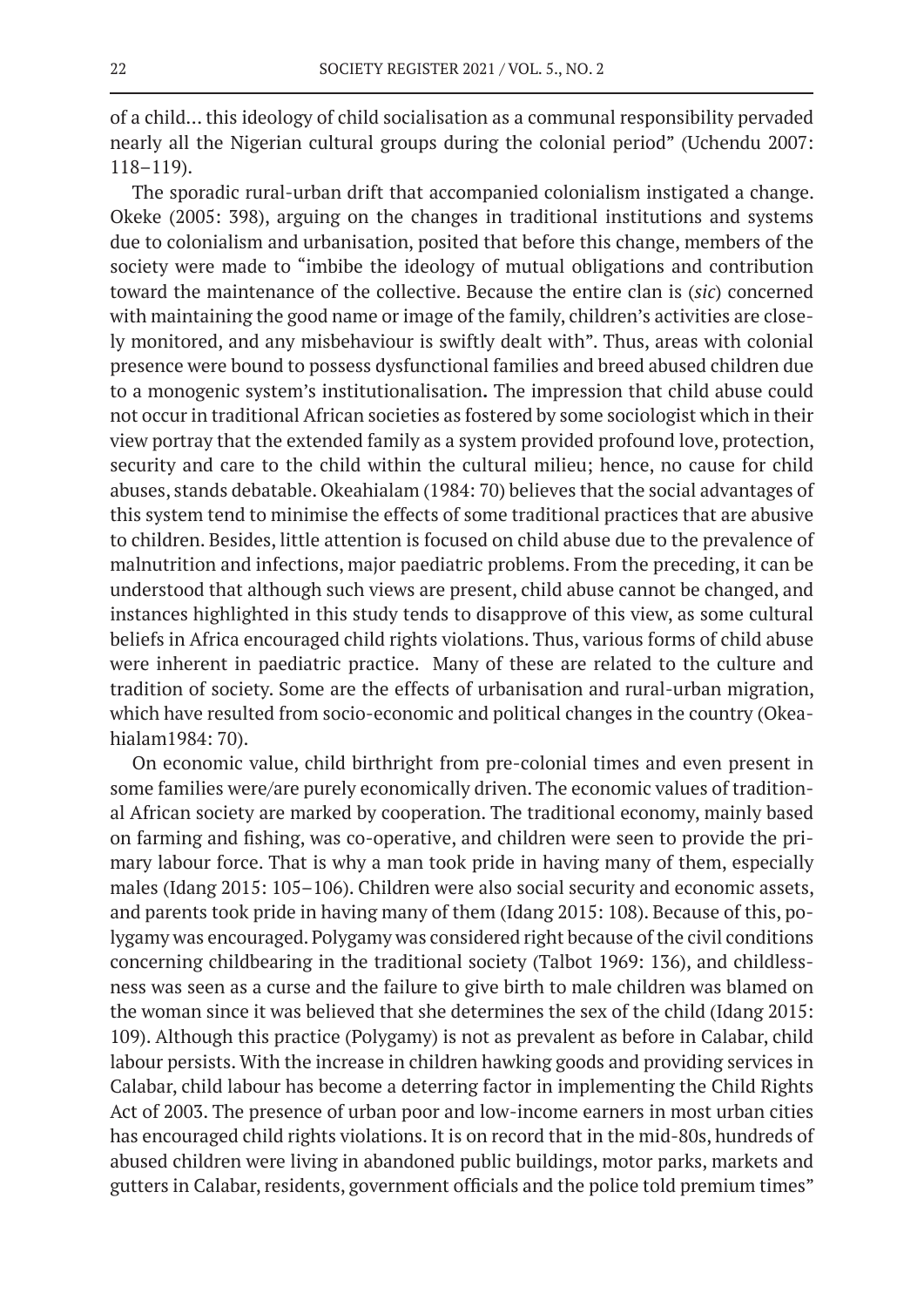#### (Isine 2017: 1).

In the 1990s, this phenomenon still persisted in Calabar, with a report of Premium Times serving as evidence. In 1998, hundreds of abandoned children were roaming the streets of Calabar. While many children hawked food items for their parents and guardians, she said many others scavenged refuse heaps for recyclable plastics, metals and aluminium (Isine 2017: 1). This report suggests the reoccurrence of child abuse in Calabar from pre-colonial to colonial and then post-colonial or independence. Could redemption be near? It is uncomfortable and disagreeable to be small (Korczak 2017: 7), therefore in Calabar. Children are small, insubstantial; there is less of them… what is worse, children are weak (Korczak 2017: 8), the reason they are easily exploited. Because children are poor and trapped in material dependency, adults' relationship to children is unjust (Korczak 2017: 12). Children believe life is simple and easy (Korczak 2017: 13). Sadly, what Korczak (2017) has highlighted reoccurs and assumes different forms in the contemporary. Poverty has made more children live and work in the streets, which has increased their vulnerability to the detriment of an appropriate lifestyle. A child who has been physically or sexually abused grows up with deep shame about self and family (Obiechina 2014: 151).

Child labour remains a serious concern in Nigeria, that despite legislations, children of school age are seen daily trading goods on the streets, herding animals, tanning serving as domestic help, selling wares at kiosks, harvesting crops in family farms or commercial plantations, amongst other activities during school hours. In a report issued in 2002, the International Labour Organization maintains that the most significant number of working children between the ages of 5 and 14 live in Asia and Africa. A total of 107 million or 60% of the world comes from the Asia Pacific region; 48 million or 23% comes from Sub-Sahara Africa; a total of 17 million or 8% live in the Caribbean's; 13 million or 6% are found in the Middle East and North Africa, and 2 million or 1% is found in the advanced industrialised countries (Ndem & Michael 2012: 150). In Nigeria, children face the menace of abuse ranging from physical injuries, abandonment, sexual abuse to child labour. In fact, child abuse is becoming alarming in the country. The government's efforts to combat the problem have yielded little or no result (Akpan & Oluwabamide 2010: 189). To back up this point, it was revealed that Calabar Municipality is not left out because we notice a daily rise in the number of children who litter the streets searching for a living since the Council Area was created in 1991. Its attendant consequences have increased social vices such as drug addictions, robbery, rape, thuggery, prostitution, and alcoholism (Ndem & Michael 2012: 151).

Street hawking is a negation of the international convention on the rights of the child. It is indeed inhuman for anyone to engage a child in a money-making venture. Such a child is denied primary education, which is another right of every child. Apart from those consequences of child labour we have discussed, there is still the problem of wear and tear (Akpan & Oluwabamide 2010: 192). Street hawking is relatively common, and child hawkers can be seen in busy areas like the University of Calabar, Marian, Watt, Mount Zion, etc. It is more worrisome in any public gatherings like burial, marriages, school events, carnival (Carnival Calabar, which is a yearly event); child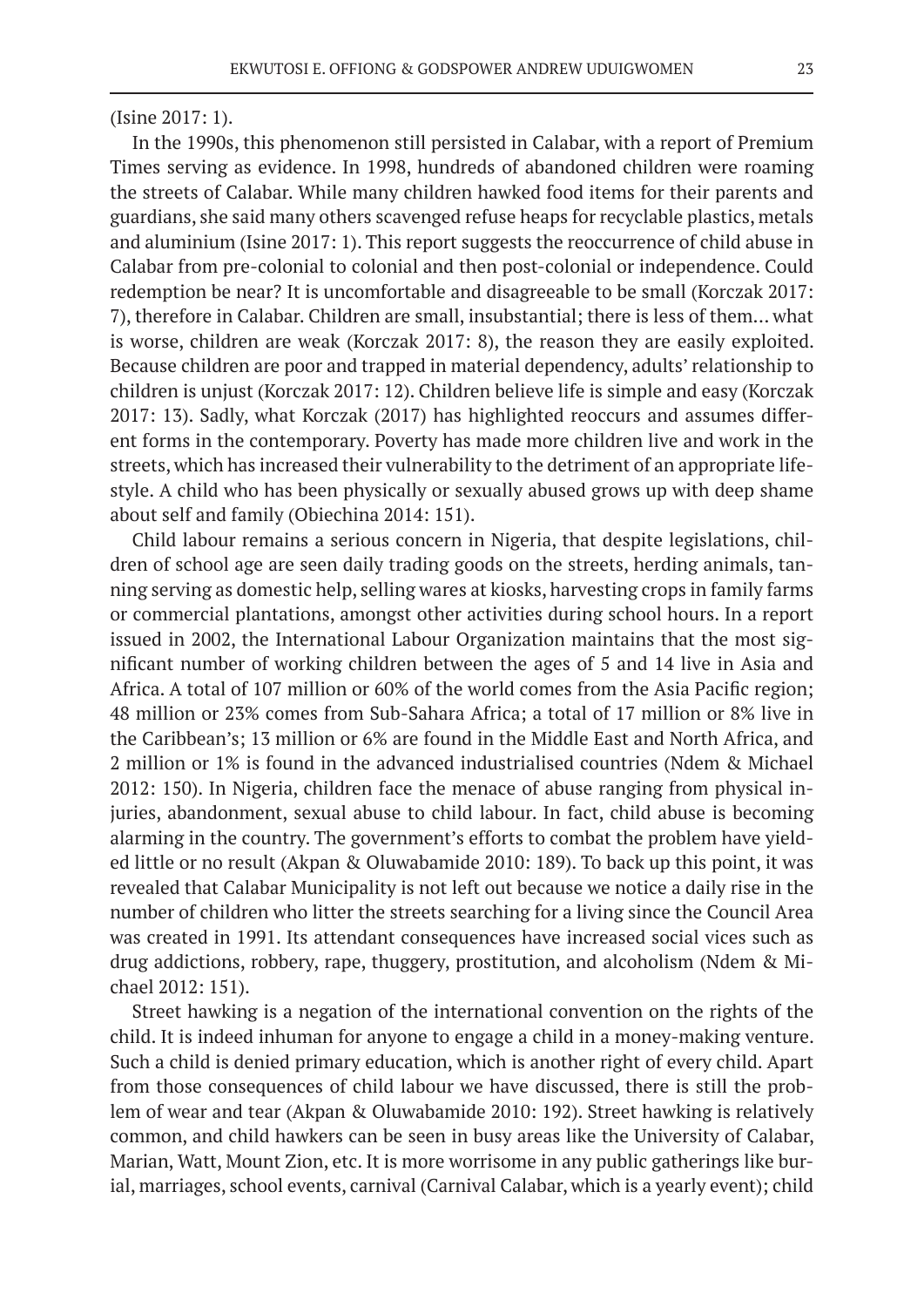hawkers are visibly active, and the government and individuals see no wrong in it. Thus, millions of Nigerian children face particular problems of disadvantage, discrimination, abuse and exploitation, sometimes in appalling circumstances. These problems not only compound the risks of survival and create formidable obstacles for the development of children but are significant challenges in their own right, requiring special protective measures if they are to be addressed effectively (Tajudeen 2015: 47). The changing life pattern, particularly in the cities with inadequate accommodation, lack of recreational facilities, irregular water and electricity supplies, creates a new psychosocial problem, urban stress, which erodes marital harmony. This is worse if the parents are unemployed or have financial difficulties. The child in a large family living in overcrowded one-room accommodation in the peri-urban slum is likely to be abused by an irritable and stressed parent. Lack of provision of adequate educational and recreational facilities in society contributes to the child's emotional and social neglect (Okeahialam 1984: 71–72). A study on child labour and its consequences on the Nigerian economy using 500 respondents revealed that 52 per cent of children are abused in Calabar city (Azi & Saluhu 2016: 26). Therefore, this figure is worrisome and alarming and dents the hospitable image Calabar has been exporting to the world.

Religion (the belief in God) and other religious beliefs is one of Calabar's salient values. It is inarguably that pre-colonial Africa was religiously inclined. Almost every aspect of the African way of life was supernaturally interpreted. The belief that the ancestors played prominent roles in maintaining morality in the community hardly dies, even today (Igboin 2011: 96). However, it is relatively accurate that colonialism altered the Africans' belief and values significantly, just as its structure was almost completely eroded (Igboin 2011: 96). Most religious beliefs and values that trampled or still trample on children's rights existed and still exist. Topmost on the ladder is the belief in witchcraft, which has characterised this area.

The belief in witches' existence and powers has a long and diverse history and are found across a vast range of cultures and traditions. Such beliefs have commonly – although by no means always – resulted in persecution, social rejection, discrimination and violence towards those who are believed to be or who identify themselves as witches (Secker 2012: 22). Seeker's research highlighted that accusations of witchcraft usually target already vulnerable groups, such as women, children and the elderly, and have been documented in a large number of countries around the world, including Papua New Guinea, Nigeria, India, Ghana, Uganda, and Tanzania (Secker 2012: 22–23). This practise is common in Africa and has yet received a corresponding reaction to quell this avenue of child abuses from the last assertion. Secker further elaborated that "over the past decade, children have been increasingly falling victim to allegations of witchcraft and suffering significant violations of their rights as a result" (Schnoebelen in Secker 2012: 23). Religious beliefs play a major role in increasing witchcraft accusations against children. Children are primarily accused of witchcraft by either their immediate families or clergy. The key rights affected are the right to be free from violence, abuse and neglect, the right to life, the right to be free from torture, the right to non-discrimination, the right to respect for the views of the child, the rights to food and shelter, and the right to education, although other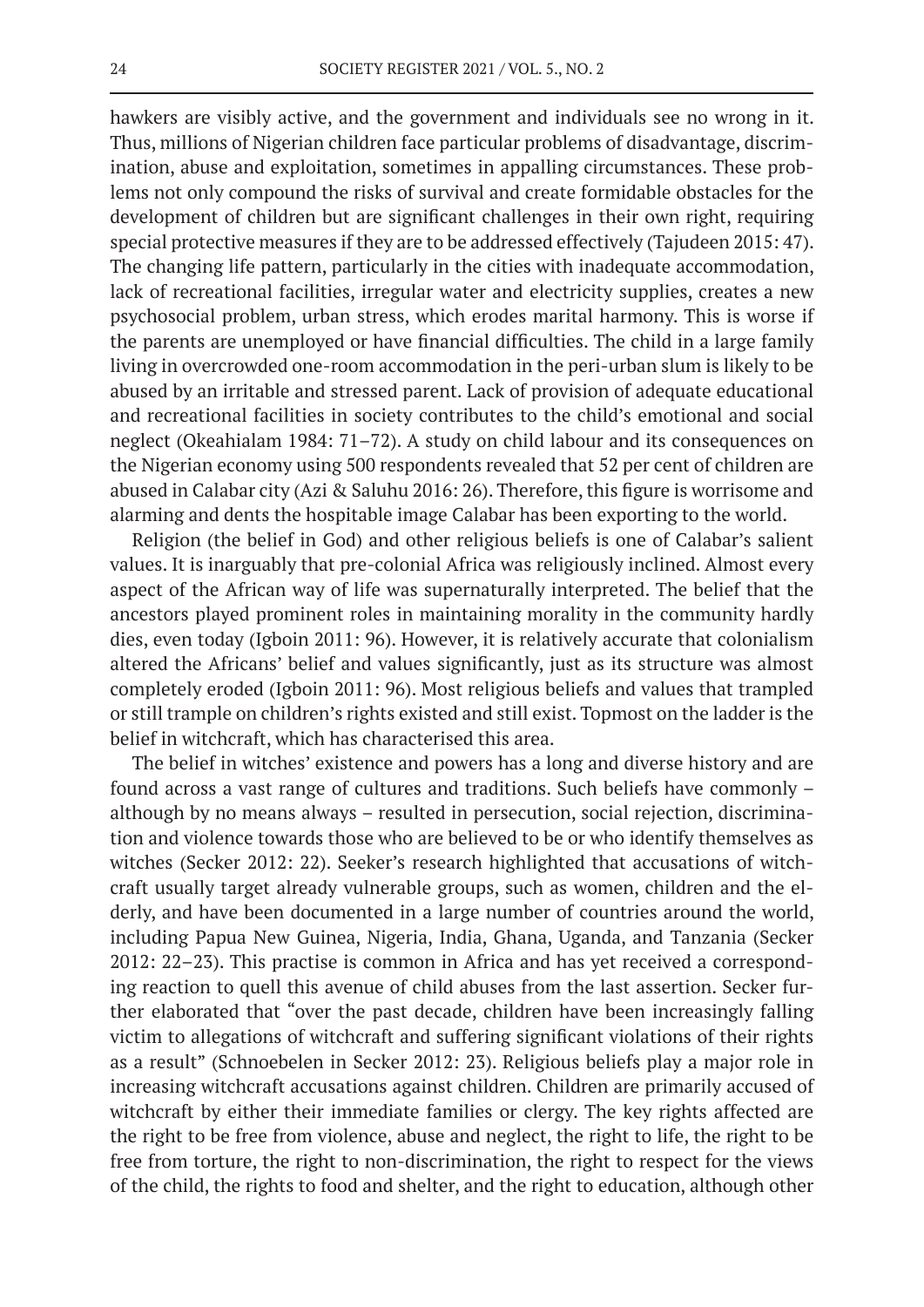rights, including the right to health, the rights to play and to cultural life, the right to family life and the right to protection against trafficking are also affected (Battarbee, Foxcroft & Secker in Secker 2012: 26). The possibility of not having children in, on or of the streets in most urban areas of Nigeria seemingly is impossible because as years, decades and centuries pass by, new and emerging conditionings aside unchecked birth rates/procreation and unaffordable housing/urban slums may emerge (like in the case of witchcraft labelling by some churches) (Uduigwomen 2019: 124). From the analysis above, this form of child abuse is worrisome and rather prevalent, and an end seems to be a noble dream. This no doubt has hampered the implementation of the Child's Rights Act. It is important to note that Calabar city dwellers know of personalities and churches that label children as witches. Moreover, this has resulted in an increasing number of street children in Calabar.

Human trafficking, which is the recent common form of child abuse globally, is not left out as one of the ills faced in this city. Recall earlier that child pawning had existed in Calabar during pre-colonial times. This act also necessitated child abuse and human trafficking. As Uduigwomen (2019) highlighted cases of children on the streets in other areas of Nigeria who were trafficked to places like Lagos and Onitsha, human trafficking is the use of deceit and coercion to recruit and transfer persons either internally within the domestic borders of a country or externally across international borders for exploitation. Trafficking in women and children is the illegal trade of human beings for transfer, commercial sexual exploitation forced labour, and it is known as a modern-day form of slavery. Trafficking violates all known standards of human rights and dignity of human. It violates the right to health, right to liberty, equality, and security (Ukwayi et al. 2019: 1). Traffickers target the less privileged and vulnerable people with promises of higher incomes to improve economic situations, support parents and families in villages women and children are the key target group because of their marginalisation in many societies. The United Nations Children Emergency Fund (1998) reported that more than 4000 children were trafficked from Cross River and Akwa Ibom States to other parts of the nation and been trafficked across the border to other nations. States such as Cross River and Edo rank among the main providers of external trafficking in persons to Italy, Spain, Gabon, Benin Republic and Cameroon (Ukwayi et al. 2019: 3). The above illustrates the gravity of child trafficking, and this goes to show that although politicians and lawmakers make tentative efforts, they fail time and time again. When it comes to children, they advise and reflect, but who would naively ask a child for their opinion or approval? What could they have to say? (Korczak 2017: 9) These children have a future, but they also have a past: unforgettable events, memories, many hours if essential solitary reflection (Korczak 2017: 30). If we continue to accept child abuse instead of abhorring it, then the future of protecting the child in Calabar and indeed Cross River state is uncertain. The fact that issues concerning children are handled with no seriousness in Nigeria confirms earlier claims that Nigeria legislates unique laws but do not practice them the way they are grafted.

### **CONCLUSION**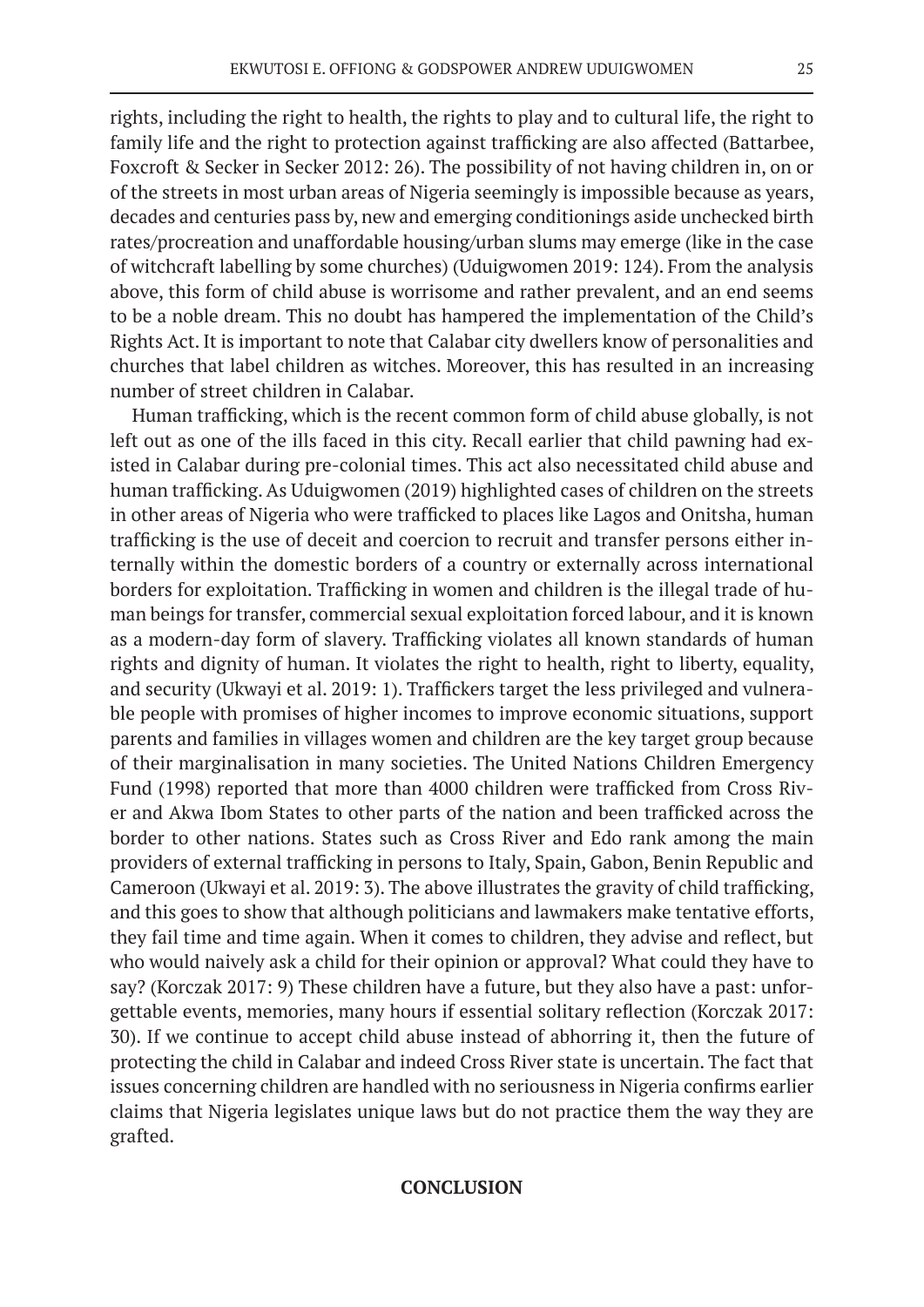To conclude, there is a general saying that "children are the future" of any nation. Nevertheless, how do we handle our "future" at present? From this paper, it was highlighted that children have not generally fared well in Nigeria. Although most children are privileged to be brought up properly, the fact remains that Nigeria, as a developing nation associated with a high poverty index, makes incidences of child abuses seemingly inevitable. This study has brought to the limelight that in Calabar, socio-cultural values and belief systems have aided child rights violations right from the pre-colonial era. Although Calabar eventually became a beautiful cosmopolitan area, child rights violation continually dents her image. To this extent, government and society have to ensure that children are given every care, help, protection, training, and education they may need to grow into valuable citizens and members of society. For child welfare to be effective, a combined effort of dedicated social workers, innovative social security system, implementable policymaking, strong advocacy for children, and family and community partnerships is required. A child's right tied with the government's responsibility, family, school, and others will advance Nigeria's status on the international scene. Child's rights should be part of the curriculum from the primary section to know their rights while tender. Children possess seriousness, sagacity and stability, unwavering commitment, expertise in their area, a wealth of fair judgements and assessments, tactful restraint in their demands, sensitive intuition, and an unfailing sense of right and wrong (Korczak 2017: 46). Children demand uniformity of virtues and moments – a universal respect for children's rights.

Let us strike a balance, let us estimate how much of the general budget belongs to children, what share falls to them, but not as a favour, not as charity. Let us thoroughly examine how much we set aside for the use of children's race, the nation of the immature, the class of the serfs. How much is their inheritance, how should it be divided, have we dishonest caregivers not deprived them of it, expropriated it? (Korczak 2017: 28) Therefore, things must be done right in Calabar to live up to its acronym of C – Come  $A - And L - Live A - And B - Be A - At R - Rest. Children need rest while growing$ up in Calabar. Their rights should be implemented and abusers prosecuted.

**FUNDING:** This research received no external funding. **CONFLICT OF INTEREST:** The authors declare no conflict of interest.

#### **REFERENCES**

- Aderinto, Saheed. 2015. *Children and Childhood in Colonial Nigerian Histories.* New York: Palgrave Macmillan.
- Akoda, Winifred Eyoanwan. 2002. "Calabar: A Cross River Metropolis, 1600-1960." Unpublished Ph.D. dissertation. Department of History and International Studies, University of Calabar.
- Akpan, Nseabasi & Abiodun J. Oluwabamide. 2010. "The Menace of Child Abuse in Ni-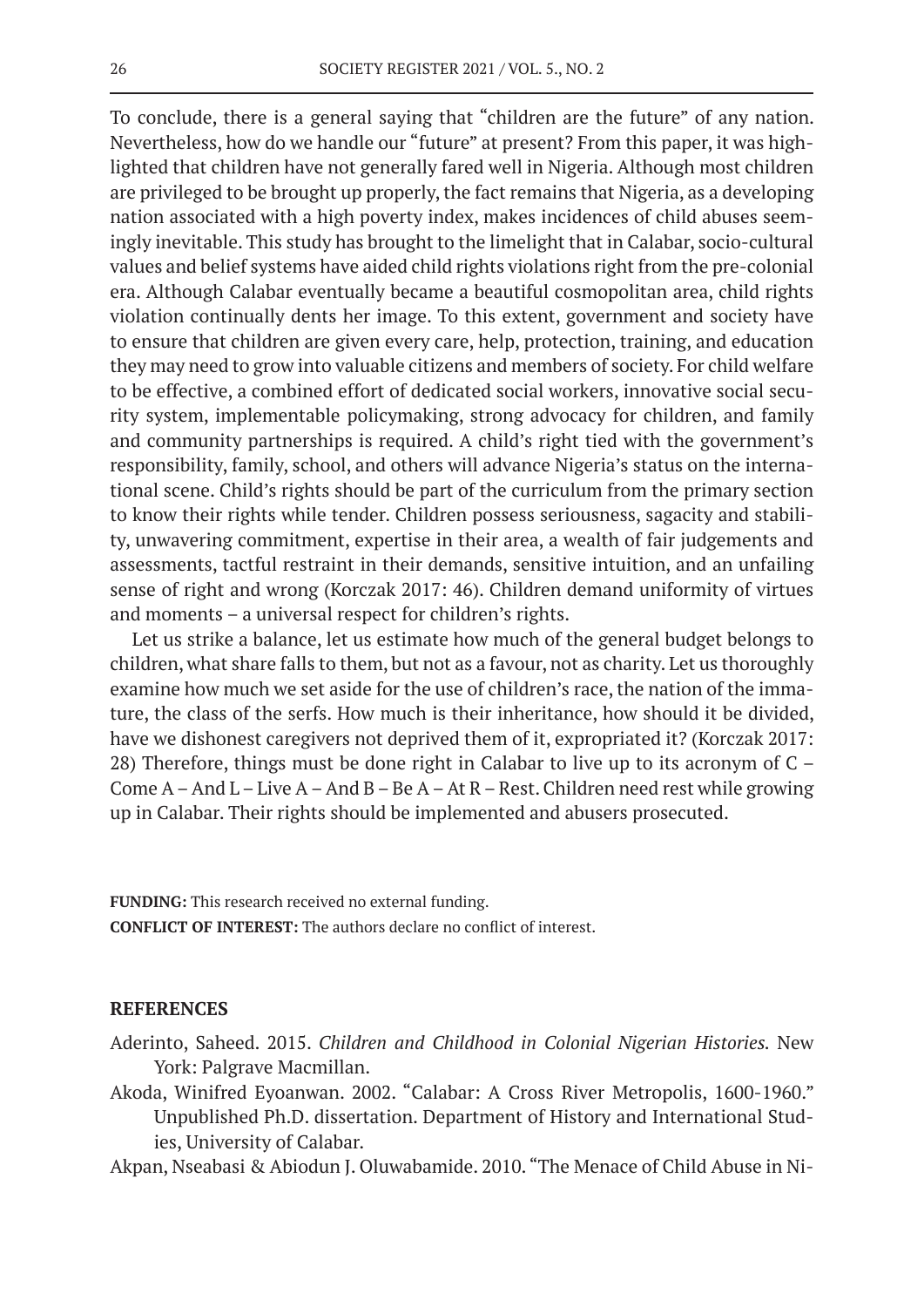geria: A Case Study of Street Hawking in Uyo, Akwa Ibom State." *Journal of Social Sciences* 24(3): 189–192. DOI: 10.1080/09718923.2010.11892855

- Awoniyi, Sunday. 2015. "African Cultural Values: The Past, Present and Future." *Journal of Sustainable Development in Africa* 17(1): 1–13.
- Aye, UkpongEffiong. 2000. *The Efik People.* Calabar: Glad Tidings Press Limited.
- Azi, Sambo Augustine & Isah Saluhu Abubakar. 2016. "The Effect of Child Abuse on the Academic Performance of School Children: Implication on the Nigerian Economy." *Asia Pacific Journal of Education, Arts and Sciences* 3(3): 23–7.
- CADIST 3/3/372. 1933. The Divisional Officer to the Senior Resident, Calabar. "A Report of the Qua Clan by Mr. M.O. Alderton, A. D. O. Comments Of." 13 June1933.
- Chapdelaine, Robin Phylisia. 2016. "Girl Pawns, Brides and Slaves: Child Trafficking in South Eastern Nigeria, 1920's." Pp. 51–66 in *Children on the Move in Africa: Past and Present Experiences of Migration,* edited by Elodie Razy & Rodet Razy. New York: James Currey.
- Ekpe, Bassey. 2016. "Cultural Identity and Diversity among the Efịk and Qua of Calabar." *AKSU Journal of History and Global Studies* 2(3&4): 111–121.
- Fourchard, Laurent. 2006. "Lagos and the Intervention of Juvenile Delinquency in Nigeria: 1920-1960." *Journal of African History* 115–137.
- Hart, Athanasius Kalada. 1964. *Report of the Enquiry into the Dispute over the Obongship of Calabar, Official Document No. 17 of 1964*. Enugu: Government Printers.
- Idang, Gabriel.2015. "African Culture and Values." *UNISA Phronimon* 16(2): 97–111.
- Igboin, Benson Ohihon. 2011. "Colonialism and African Cultural Values." *African Journal of History and Culture* 3(6): 96–103.
- Imbua, David Lishilinimle. 2012. *Intercourse and Crosscurrents in the Atlantic World: Calabar-British Experience, 17th-20th Centuries.* Durham: Carolina Academic Press.
- Imbua, David Lishilinimle & Ekwutosi Essien Offiong. 2011. "Cosmopolitanism, Urbanism and Ethnicity in Calabar Metropolis: The Challenges of Heritage." Pp. 131–150 in *Urbanization and Infrastructure in Nigeria since the 20th century,* edited by Abdullahi M. Ashafa. Kaduna: Kaduna State University.
- Isine, Ibanga. 2016. "Investigation: Skolombo Boys: How Parents Abused, Abandoned Children on the Streets of Calabar." *Premium Times.* May 27. Retrieved February 20, 2017 (http://www.premiumtimes.com).
- Itakpo, Edim Edim. 1988. *The Quas of Calabar.* Calabar: Amuko, Graphic and Press.
- Korczak, Janusz. 2017. *A Child's Right to Respect.* Strasboug: Council of Europe.
- Latham, A. J. H. 1973. *Old Calabar: 1600-1891: The Impact of the International Economy upon a Traditional Society.* Oxford: Clarendon Press.
- Majuk, Simon. 2001. *Understanding History: A Guide for Beginners.* Calabar: Fomaprints Ltd.
- Ndem, Bassey Enya & Michael Baghebo. 2012. "Child Labour in Nigeria and its Economic Implications – A case study Of Calabar Municipality." *Research on Humanities and Social Sciences* 2(9): 149–159.
- Noah, Monday Efiong. 1980. *Old Calabar: The City States and the Europeans, 1800-1885.*  Uyo: Scholar Press.
- Obiechina, Georgy Ogonna. 2014. "Violation of Child's Rights in Nigeria: Implications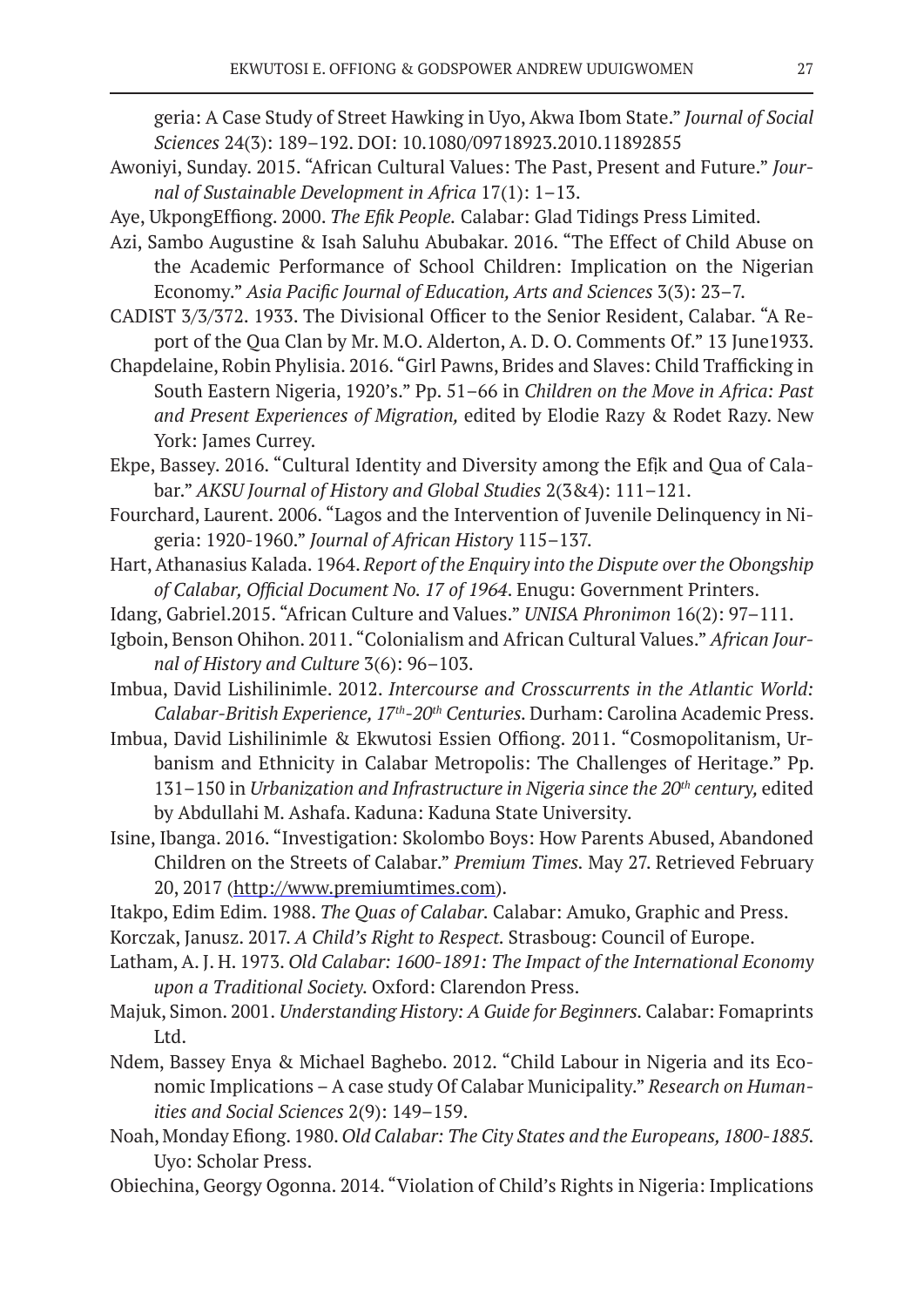for Child Health." *Academic Research International* 5(1): 151–159.

- Odey, Patrick Oko. 2016. "Urbanisation and Social Vices: The Skolombo Phenomenon in Calabar, Cross River State." Pp. 388–404 in *Urbanization, Security and Development Issues in Nigeria 1914-2014, Festschift in Honour of Professor Enoch Oyedele,*  edited by P. I. Ukase, E. O. Akubor and A. I. Onoja. Zaria: Ahmadu Bello Press Limited.
- Okeahialam, Theodore. 1984. "Child Abuse in Nigeria." *Child Abuse and Neglect* 3: 69– 73.
- Okeke, Veronica Ifeyinwa. 2005. "African Family in Transition: The Issue of Juvenile Delinquency among Families of Working Mothers." Pp. 397–405 in *The Social Sciences and Socio-Economic Transformation in Africa,* edited by J. C. Okabunor & E. E. Anugwom. Nsuka: Great AP Express Publishers Ltd.
- Okokon, Joseph & Arit Charles. 2004. *"*Family and child labour: a study of child hawkers in Calabar." *Journal of Social Development in Africa* 19(2): 113–133.
- Secker, Emilie. 2012. "Witchcraft Stigmatisation in Nigeria: Challenges and Successes in the Implementation of Child Rights." *International Social Work* 56(1): 22–36.
- Tajudeen, OpeyemiIsola. 2015 "Legal Framework for the Protection Of Child Rights In Nigeria." *AGORA International Journal of Juridical Sciences* 3: 46–52.
- Talbot, Percy Amaury. 1969. *In the Shadow of the Bush.* West Port Connecticut: Negro University Press.
- Talbot, Percy Amaury. 1969. *The Southern People of Nigeria: A Sketch of their History, Ethnology and Languages*. Vol. I-1V. London: Frank Cass.
- Uchendu, Egodi. 2007. "Recollection of Childhood Experiences During the Nigerian Civil War." *Periodical: Africa: Journal of the International African Institute* 77(3): 393–418.
- Udoh, Emmanuel. 2007. "Mary Slessor in our time: HIV/AIDS." *Sophia: An African Journal of Philosophy* 7(2): 99–105.
- Uduigwomen, Godspower Andrew. 2019. "History and Impact of Child Streetism in Calabar, 1943 – 2015." Unpublished M.A Thesis. Department of History and International Studies, University of Calabar.
- Ukwayi, Joseph Kinuabeye, Angioha Pius Unim, and Aniah Akomaye. 2019. "Associate Factor of Trafficking in Womenand Children in Calabar, Cross River State, Nigeria." *European Journal of Political Science Studies* 3(1): 1–15.
- UNICEF NIGERIA. 2011. FACTS SHEET."Child Rights Legislation in Nigeria." April 2011.
- Uya, Okon Edet. 2009. *African History: Some Problems in Methodology and Perspectives.*  Calabar: CATS Publishers.